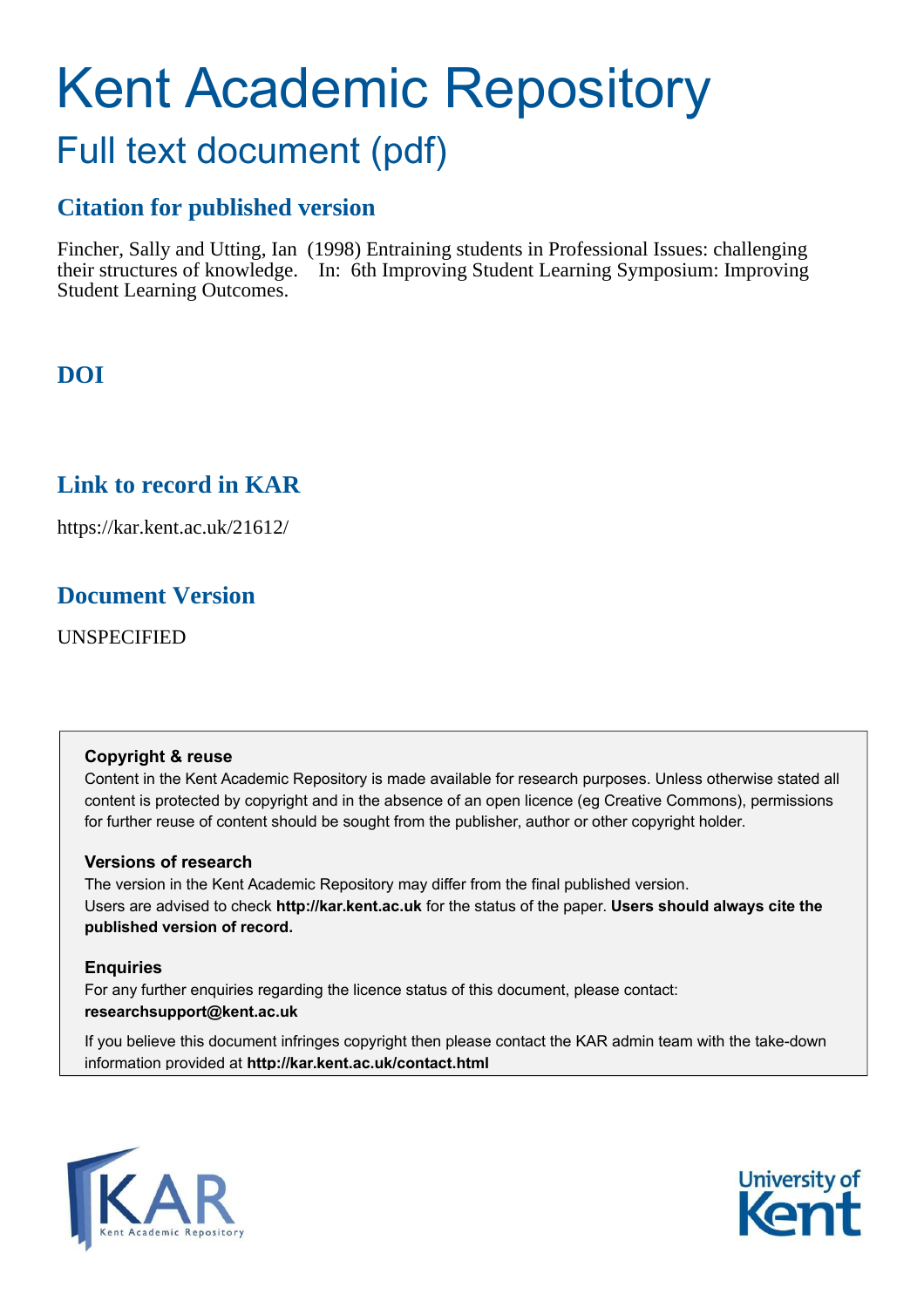# **Entraining students in Professional Issues: challenging their structures of knowledge**

Sally Fincher & Ian Utting Computing Laboratory, University of Kent at Canterbury, Canterbury, Kent CT2 7NF +44 1227 764000 S.A.Fincher@ukc.ac.uk, I.A.Utting@ukc.ac.uk

# **The Problem**

Teaching within Computer Science (CS) has traditionally been accomplished by the delivery of a large quantity of knowledge-based lectures supplemented with practical laboratory sessions, reinforced with individual and (some) group-based practical work. This pedagogic pattern is not confined to CS, but is common across cognate disciplines [Hativa]: mastery of facts, presented in incremental stages, from simple to complex, each stage building on the last, is the common paradigm for teaching.

Whilst this lecture-based pattern guarantees the efficient presentation of material, it frequently does not address other learning issues; for example, learner autonomy and synthesis of knowledge [van Heuvelen]. This is a particularly potent question for CS where the vast majority of our graduates will take employment in the discipline after graduation. This means that we must aim not only to equip them with a coherent corpus of material, but also to have them acquire particular practitionerskills throughout their undergraduate career

Professional software engineers are exposed during their careers to many more problems than the strictly technical. These will occasionally be large-scale, such as taking an ethical stand on the use of systems they develop, but more often they will be small-scale and personal, connected with their responsibilities to other groups and stakeholders in the systems they develop. Many of the problems that they will have to face will be personal, some will be connected with (e.g.) the legal and regulatory framework within which they operate. It is the clear responsibility of educators to prepare their students to deal with such problems, not only in terms of an understanding of society's (formal and informal) expectations, but also by giving them the intellectual and learning capabilities to examine issues and formulate responses. This area of the syllabus has become known as "computer ethics", "social issues" or "professional issues", often depending on the perspective from which it has been taught and might be expected to cover. Typically, it will include (as well as technical standards and competence in their application):

- ?? Adherence to standards of integrity and impartiality, and to codes of conduct and practice.
- ?? Ethical considerations and the public good.
- ?? General and specific law (business law, personal and professional liability and technical statutes).
- ?? Duties to clients, employers, employees and the public.
- ?? The roles of the relevant professional bodies.

Although some of our students have direct experience of such issues, mainly due to prior commercial experience (and are thus of immense value in grounding discussions), the majority lack both the domain knowledge and the understanding of the constraints of professional practice which would allow them to recognise the relevance of these issues. In practice, they perceive the major problem of systems development (in Ralph Johnson's coinage) as the fight against the compiler, rather than a professional or ethical activity. This perception has an impact on the ways in which professional issues can usefully be taught.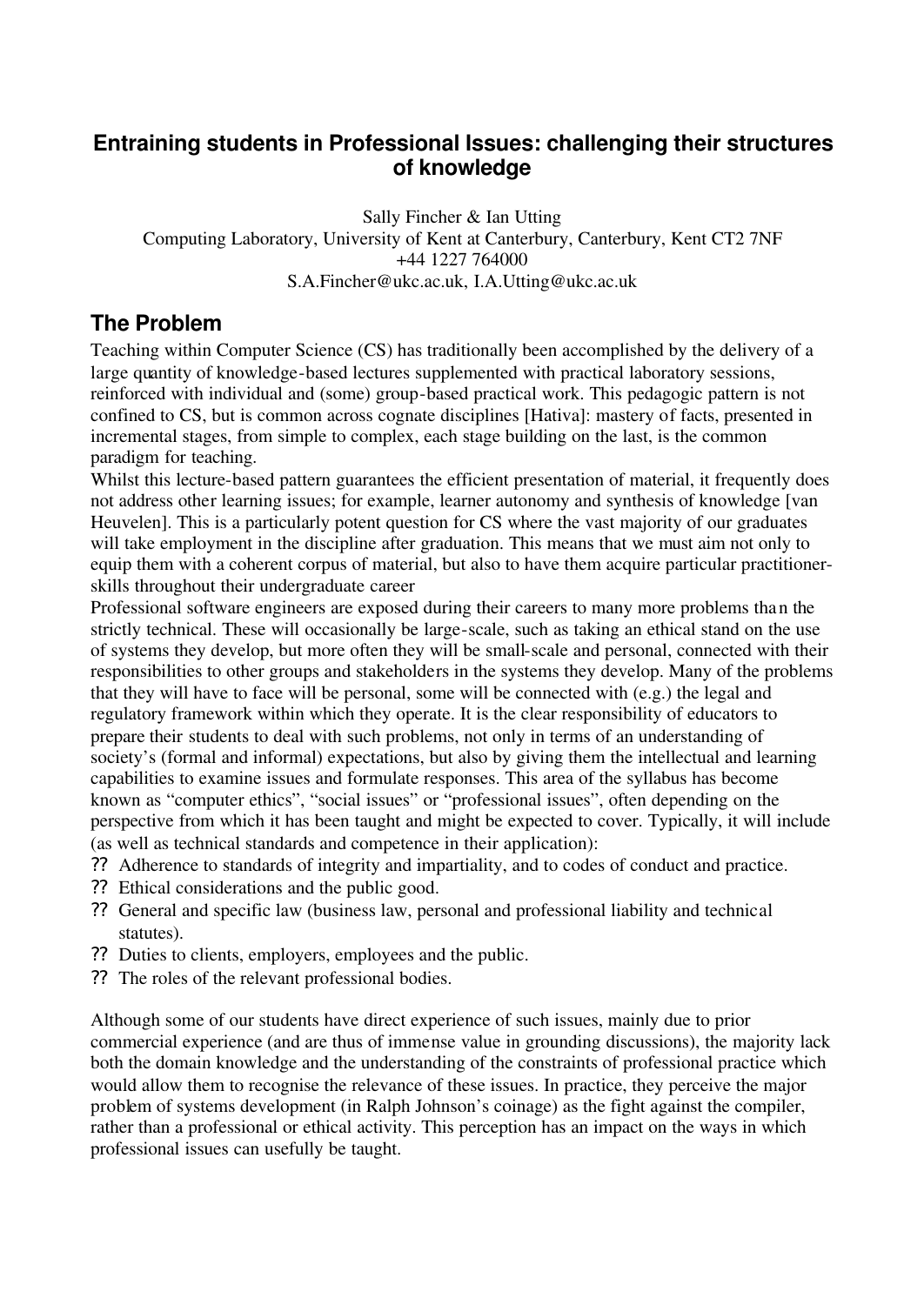# **Common Problems and Common Solutions**

Three methods for teaching professional issues have been identified [Gotterbarn]:

- ?? Introductory (survey based) dedicated courses
- ?? Integrating the discussion of relevant issues into all courses, as and where appropriate
- ?? An in-depth course given late in the programme

Independent of these methods, three distinct "levels" (approaches to the material) have been identified [Bynum]:

- ?? "pop"—where teaching is based around popular conceptions and reports of the issue, with little attempt to set them in a more formal context
- ?? "para"—similar sources are utilised, but parallels are drawn between them, and themes and attitudes are drawn out
- ?? "theoretical"—where the tools, techniques and theories of ethical philosophy are used to address the particular relevant issues

Using these characterisations as a framework, we can examine common approaches, together with the problems they address and create.

#### *Student inexperience*

Students, in general, lack the domain knowledge and professional experience to relate ethical material to their perception of what it means to practice software development. This causes them difficulty in relating "stand alone" material, at whatever level, to what they are being asked to do in the rest of their courses.

#### *Students' perspective of the discipline*

Especially at the outset of their programme, students have a narrow (yet firmly held) idea of what constitutes "computer science". This leads them to reject material which they perceive to be peripheral to their concerns, and makes the teaching of "theoretical" ethics courses problematic, doubly so if they are taught by staff from outside the discipline. This may especially be a problem in the UK, where degree courses are specialised from the outset, rather than having the more general freshman year typical of degrees in other countries.

#### *Institutions' perspective of the topic*

A number of institutions teach professional issues as a separate component, either within early parts of the degree, or as part of a "senior level" group software engineering project (Gotterbarn, *op cit.*). Although we can see the benefits of Gotterbarn's "capstone" approach, we agree with Bynum (*op cit.*) that leaving professional issues until so late in the programme can encourage students to view it as a peripheral, or as educational after-thoughts.

Conversely, teaching professional issues through a separate course, and using traditional lecturebased delivery (especially in the "para" and "theoretical" models), can lead students to believe that such issues are purely of academic interest, a view which is permitted by the lack of experience of many students in "real world" situations, a problem only partially addressed by even group-based undergraduate software engineering projects.

#### *Evidence of comprehensiveness and comprehension*

In the UK, as elsewhere, the relevant professional bodies (the British Computer Society and the Institution of Electrical Engineers) require that professional issue s are addressed in courses which they accredit, and successful completion of such a course is (*inter alia*) a pre-requisite for the granting of professional status (as a Chartered Engineer), although this is not yet the passport to practice which it is in other engineering disciplines. Not only do they require that it is covered, but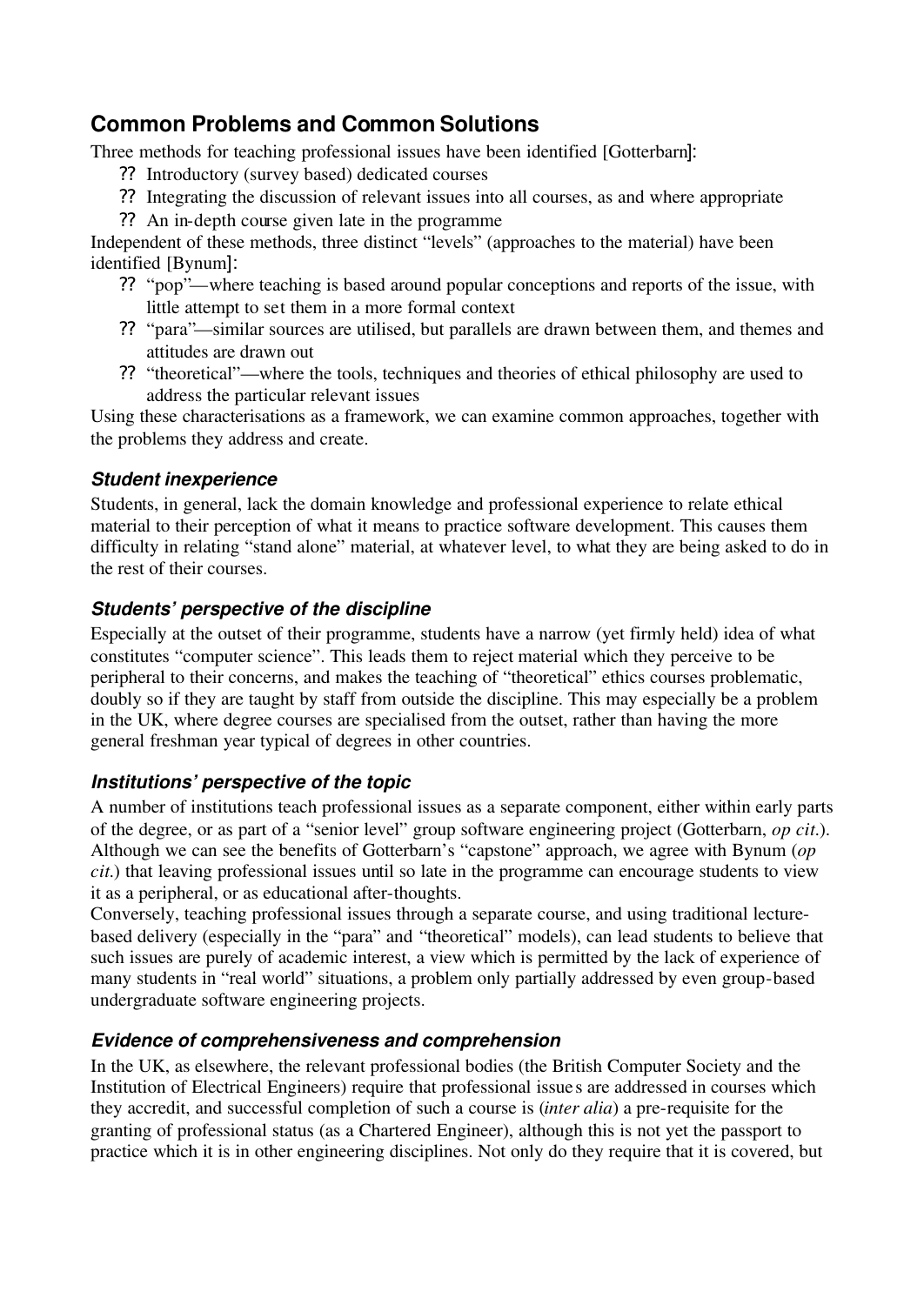also (in common with CSAC/CSAB in the USA) they require that it be mandatory (rather than elective), visible in the published syllabus, and comprehensively assessed [BCS]. Integration of professional issues treatment across the curriculum can be an effective method of grounding students' understanding, but is unlikely to satisfy the accrediting bodies as to completeness of coverage or of assessment. Without substantial co-ordination [GotterbarnB], it can also degenerate into a purely negative "pop" approach, with insufficient depth of understanding imparted, and with students not being required to reflect on the material presented. As Bynum (*op cit.*) observes, such material is rarely perceived by staff to be central to the course in which it is being presented, which makes it a first casualty of time pressure

#### *Overloading in project-work*

The use of project work (for instance Gotterbarn's "capstone" approach) to introduce ethical issues can lead to overloading of the curriculum. Projects are high-cost (not least in terms of student effort), and are typically used to introduce students to problems of software scale, management and lifecycle techniques and so on. Adding ethical and professional dilemmas to such projects can cause panic.

An obvious extension of this technique is to use industrial placements to address professional issues. These are, after all, where the real problems occur. Asking students returning from such placements to reflect on any ethical or professional issues they encountered is clearly effective, but assessment of their responses is difficult without (potentially inaccessible) knowledge of the circumstances pertaining within their placement organisation, and it is not practical (or even ethical) to require such organisations to provide opportunities to test a student's resolve!

#### *Case studies*

Much use has been made of Case Studies in the teaching of professional issues, mainly in the form made popular by "RISKS" pieces, or of "scare stories" from professional sources and the popular press (for example the Ariane 5 booster failure and the London Ambulance Service's routing system). The negative nature of many reported incidents, and the lack of detail released due to commercial or legal pressures, makes many such case studies simplistic, and allows students to reach trivial conclusions ("they should have done more testing", "they should have used a more experienced contractor"), which would be much less obvious without the benefit of hindsight and media trivialisation.

In order to address these problems, many fictional (or factional) case studies have been generated, allowing details to be filled in and cut-and-dried issues to be clouded over in the interests of provoking debates and multiple interpretations. While these can be highly successful, they require an enormous amount of preparation (relative to delivery) if they are to be non-trivial.

Regardless of the source of the case study, there is a tendency for them to contain over-dramatic content, leading students to perceive them either as fantasy, or as something that couldn't possibly happen to them. This unusual form of presentation of material (rarely encountered elsewhere in the curriculum), marks it out as separate from the rest of students' studies, and can discourage them from integrating the substantive issues within the context of the rest of their programme of study.

### *Local Conditions*

Accepting that the "integrated" approach to teaching these professional and ethical issues was unlikely to give (identifiably) comprehensive coverage, we took the decision to place the material within the core second-level Software Engineering course, taken by all students on Computer Science and related degree programmes. The overall aims of this course are to build upon first-level Information Systems and Software Design and Implementation courses, introducing issues of scale and group working which are crucial in the development of professional software engineering practitioners.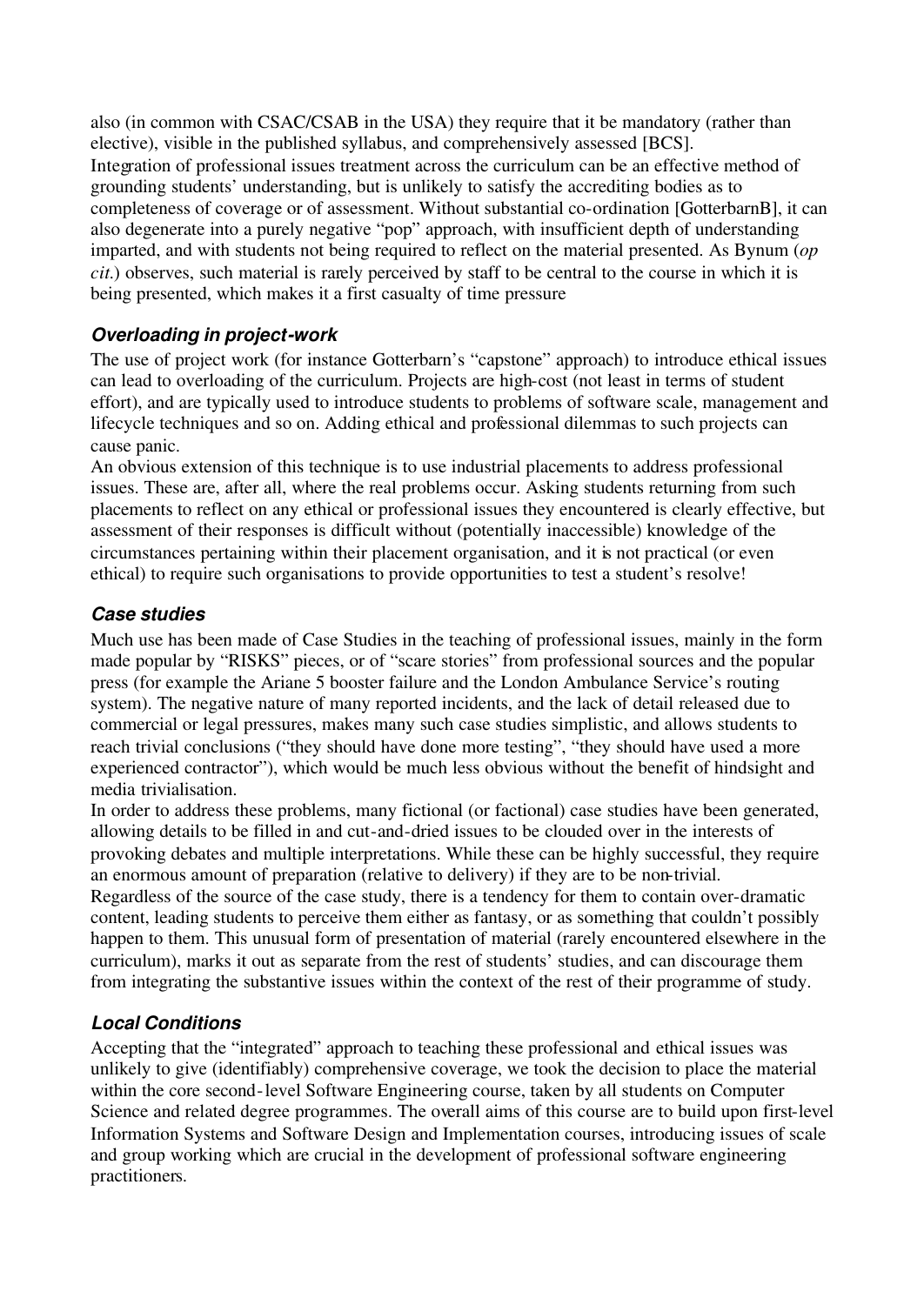This course has two major strands: the use of Formal Methods in the specification and design of software, and techniques for producing large-scale software systems (project lifecycles and their costs and management, quality assurance, risk analysis and so on). The strands were already supported by an extensive piece of group-based practical work (a process-centred design and implementation exercise) which would be the students' first exposure to "large" scale development work within their degree programme. It was clear that a suitably wide-ranging case study could be used to provide a framework for professional and ethical issues teaching, to introduce group working and to ground the software engineering issues being discussed in a more "realistic" setting. Our specific aims for the teaching of professional and ethical issues in this setting was to require students to address in a controllable fashion the problems occurring at the intersection of the Professional, Political and Personal worlds (PPP). Whilst some of this would happen without our intervention, as a result of the group software development exercise, we had to consider how to design the remaining structure and content of the course to realise these learning aims.

# **Theoretical Basis & Implementation**

Given the particular (and, perhaps, in some senses, peculiar) learning objectives we had for this course, it was quite clear that these could not be achieved with a lecture-based format. As we considered the problem more deeply, it became clear that it was not only the format of the presentation that would have to change, but also the conceptual framework of the knowledge base. Many authors have noticed and detailed the different approaches and styles which "scientific" and "humanities" students bring to their studies; some suggest that students choose subjects because of this pre-disposing cast of mind [Hudson, Pirsig]. However, we were particularly struck by the characterisation of Bruner [Bruner] who extends this concept to embrace the constructivist view that such differences are not only localised in individuals, but are also reflected in the fundamental way in which knowledge is structured. For our purposes, the constructivist viewpoint seemed particularly valid.

The examples he uses (because they are extreme) are Physics and Literature and he characterises the views they represent as "logico-paradigmatic" and "narrative". Logico-paradigmatic subjects can always (at some stage must always) be tested against some reality or real world event; they can always be verified in some way. This is a world-view that is familiar and comfortable for CS students. At a basic level a program works or doesn't and feedback is immediate and absolute. They get satisfaction from building something that works (later on from building something *elegant* that works *well*) and get frustrated with failure. If it doesn't work, it's wrong; and (equally depressing) if it does work, it's right.

Narrative subjects, on the other hand, can not be falsified. They have a different quality of truth. A story is never wrong. No combinations of events, however unusual or unlikely to exist "in the world" are forbidden. Right and wrong become concepts of a different order and can be interpreted differently by those with different life experiences. This was the world we wished our students to learn in. Consequently, we had to construct a suitable environment. Bruner identifies several constituents of a "narrative" approach: plot, tension and character being the most important. Because these are everyday terms it can be difficult to comprehend that they have technical meaning. However, Bruner's ideas have been operationalised, in the teaching of children (in a range of ages from pre-school to 15) in what has become known as the "Storyline Method" [Cresswell], and we looked to see if these could be adapted in a different teaching context. In Storyline, teachers construct a setting and, collaboratively, students and teachers create and populate the story, covering all curricular areas. They certainly write pieces of the story, but they may also make pictures or sculptures of the characters, build scale models of the buildings and villages they live in, devise audio or video tapes of activities, and so on. The key features of the success of this approach are that the story (plot) is the backbone, which builds and develops over a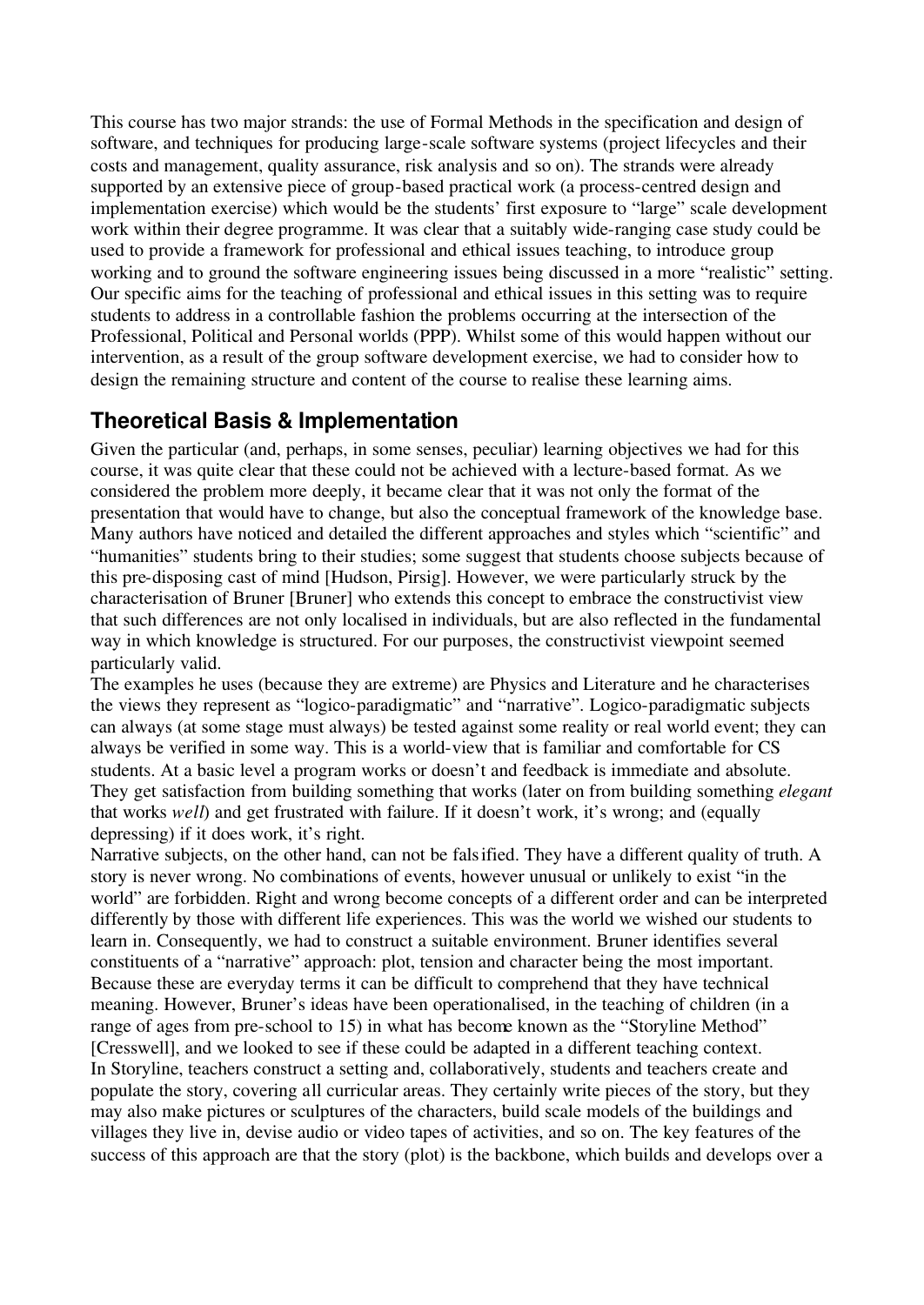long period of time (from 6 weeks to 6 months) and, as the children collaborate in its development, their collective ownership increases interest and sustains motivation.

**Plot** We wanted to make this approach acceptable for tertiary-level students. We did not feel capable of co-creating a narrative with them (or, indeed, painting murals of the characters), but in this we were fortunate in that there were already case-study materials available. We chose the most fictional and most narrative of these: The Case of the Killer Robot [Epstein]. This contained enough material for us to release one "instalment" per week for 10 weeks, and so build the story over an entire term; this provided us with the essential element of plot. Having presented them with a narrative, however, we could not require them to respond in a logico-paradigmatic form - a quiz or an examination of the principles against philosophical ethical stances. Consequently, we required them to submit a 300-word piece each week that would build to their own narrative response over time.

**Character** However, we did not want them to respond as themselves. In our aim to get them to internalise the issues, if they responded to a story as 2nd year Computer Scientists they could cognitively distance themselves and deny the truth as it was developing for them. If we required them to participate more closely in the story, they would (we believed) apprehend the issues more acutely. (And, after all, many of them spend nights as Nintendo Warriors, so taking on a persona was not new to them.) Consequently, to engage them in the narrative tension, we required a narrative voice from each group, by allocating them a "viewpoint" from which to write their pieces. The viewpoints we allocated were: Programmers; Managers of the programmers; Corporate Silicon Techtronics (the company who wrote the errant software for the robot); Robotics Inc. (the company who bought the robot); Lawyers; Insurers; ACM; the Public; Newspapers; the community of peers of the programmers (i.e. programmers not working for Silicon Techtronics, but who might be expected to be aware of, and interested in, the incident and its' context.)

These viewpoints provided the basis for their written work, but we could not expect them to be selfmotivated enough to persevere with only written interaction over 10 weeks. Following from Bruner's characterisation of the classroom as a forum for the collaborative construction of knowledge and his concentration on the language of education "Language necessarily imposes a perspective in which things are viewed and a stance toward what we view. It is not just, in the shop-worn phrase, that the medium is the message. The message itself may create the reality that the message embodies and predispose those who hear it to think about it in a particular mode" (Bruner, p.121) we realised that we could not avoid the issue of teacher interaction.

Consequently, we held a moot (in a lecture-slot and therefore a lecture theatre) every other week. This was an open forum for discussion of the issues of the case and was facilitated by one of the authors. Anyone could contribute (and anyone might be called on to contribute) but all had to hold to the viewpoint that was allocated to them.

**Tension** Finally, we had to consider assessment. We decided to admit a single assessment criterion "The development of thought over time". In this way, although written feedback was given on each weekly submission, no mark was awarded until the completion of the entire term's work, requiring them to continually engage with the "plot" until the very end. They could not judge whether they were "right" or "wrong", just if they were approaching the material in an appropriate manner. By using this method we required them to consider and create tension.

#### *Outcomes, Successes & Failures*

#### **Outcomes**

It is difficult to know if we achieved what we set out to do. We do not know how to measure internalisation of PPP; the "tests" will be in their lives and professional careers. However, it is clear that we have created a learning experience quite outside of that which they usually experience in University. Many of them dislike this intensely. This dislike manifests itself in two main ways.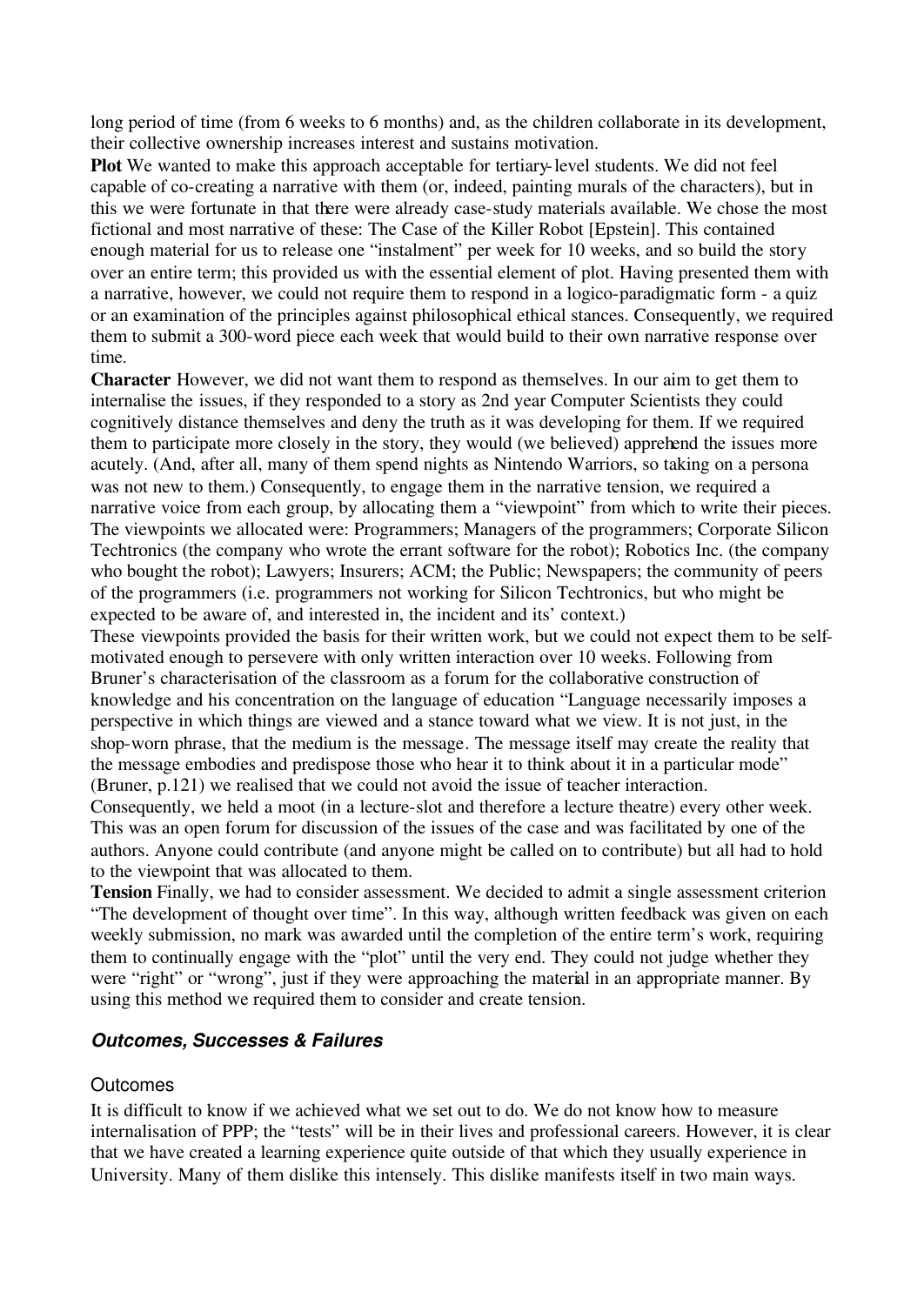Firstly there is the proportion (initially large) who simply say: "We don't know what to do" "Tell us what to do" "What do you want" and "What is your marking scheme" In a more targeted form, these criticisms are often about "We don't know who we are", reflecting their lack of knowledge of their viewpoint. These complaints are routinely deflected with repetitions of the criterion and detailed verbal (as well as written) feedback on their pieces. They *are* told what to do, but never told *how* to do it. This is unusual and difficult for them.

Secondly, there is a (small) proportion that reject the entire approach with phrases like "You can't mark CS courses with a humanities marking scheme" and "You're a humanities lecturer" (meant pejoratively:). Unfortunately, in rejecting the approach, and in expending energy rejecting it, they omit or reject the content of the course, too. Those who cannot come to terms with the course in this way, but do not perceive it as a disciplinary difference often over-identify the approach with an individual and compartmentalise it as a matter of style. Of course, there is truth in this.

#### **Successes**

As with the children in Storyline, motivation is very high, and often manifested in ways similar to those encouraged in the younger children. Some groups of students spent money on T-shirts for their group, many spent hours producing a "house style" for their submissions. Equally, their engagement with character was often surprising: one group created Alex Kidd, a long-time subscriber to alt.conspiracy who devised his own (extensive) series of web pages, which contained (artfully acquired) pictures of members of staff who he wove into the narrative. However, and perhaps most gratifying, their engagement with issues was excellent. This was helped in the first year of the life of the course by one group "whistle-blowing" on other groups who had found the complete archive of material on the web and were downloading it to "read ahead". Consequently, one of the early moots was devoted to an issue that had immediate PPP impact on them. So successful was this in engaging the students on several levels that, subsequently without evidence, the accusation of cheating has been repeated year-on-year.

Other less comfortable successes have been students' involvement with the staff on a personal basis. In the moots, the challenge has never been one-way, and often the facilitator has been asked to take a stance, or relate their own PPP incidents, in a way unusual in the higher education lecture.

#### Failures

One of the most serious problems has been the "vertical" transmission of knowledge. Because second year students talk about it often and freely, knowledge of the content and approach filters down to the first year. They therefore come armed and prepared against the unusual, committed to amused tolerance rather than active engagement. This attitude does not prevail for many weeks, but has forced us to think about adopting/creating a second scenario, to use in alternate years. In some cases this problem is more extreme, as with a group allocated a particular viewpoint going and asking the previous year what approach to take.

The method has not worked for all. Some groups never worked together effectively and this became a barrier to engagement. In some cases this was a cultural problem - because the groups were self-selected they often split along national or racial lines and this compounded their traditional expectations of the educative experience.

It may be that our failures denote unavoidable hazards of the constructivist classroom. Despite them, we think that the risk is worth taking.

# **Bibliography**

| [BCS]    | The British Computer Society. Course Accreditation Information for Universities<br><i>and Colleges section 3.1.7, BCS 1995. Also at</i> |
|----------|-----------------------------------------------------------------------------------------------------------------------------------------|
|          | http://www.bcs.org.uk/educat/accinf/317.htm                                                                                             |
| [Bruner] | Bruner, J. Actual Minds, Possible Worlds Harvard 1986                                                                                   |